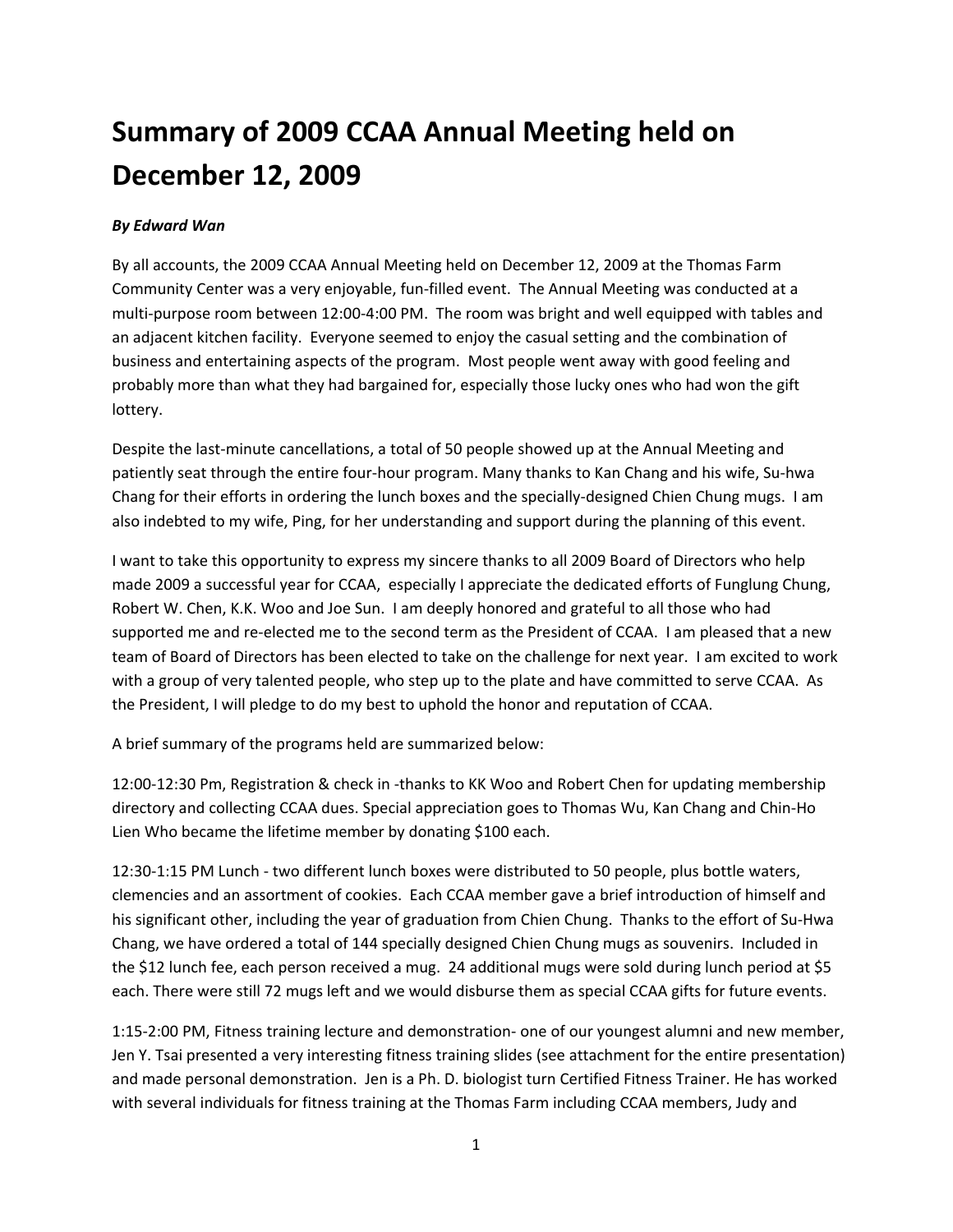Funglung Chung. After a stint of 12 years at NIH, he discovered his true love is in health and fitness training. Most of his clients are non‐Asians. Although he has a number of younger generation Asians as clients, he seldom encountered older generation Asians to practice fitness exercise. He firmly believes that fitness training can improve individual's general health and is a good personal investment to prevent decease and illness. Basically, he is willing to sponsor future fitness training class for CCAA, if there are enough people interested in the topics. He will come to join us again at Thomas Farm on January 9, 2010 during our ping/pong game and plan to discuss in more details about his fitness class.

2:00‐2:30 PM, Highlights of 2009 Accomplishments – Edward Wan commented that CCAA group is unique in the sense that they exhibit the following characteristics:

- Proud of Chien Chung upbringing & Chinese heritage
- Interested in networking and promote friendship
- Individuals with diversified talents and experiences
- Close‐knit group with the desire for mutual support
- Compassionate spirit and caring about each other's wellbeing

Ultimate goal is to enjoy life through experiences in "eat", "drink", "play" and "pursue of happiness"

Thanks to the efforts of the following 2009 Board of Directors who have made 2009 a successful year:

會長 ‐ 萬宜生 (Edward Wan) , 副會長 ‐ 宗方隆 (Fung‐Lung Chung), 秘書 ‐ 楊景翔 (Robert Yang), 財務‐ 吳國港 (K K Woo), 活動 ‐ 孫善久 (Joe Sun), 通訊 ‐ 陳華威 (Hua‐Wei Chen), 會籍/會員 ‐ 柴本軒 (Pan Chai), 網站 ‐ 陳文淵 (Robert W Chen)

Edward Wan summarized the 2009 CCAA accomplishments as follows:

- Co‐Sponsored Three‐School Spring Festival
- Organized Five ‐School Picnic
- Organized Health Seminars
- Sponsored the First Mix‐Doubles Tennis Tournament
- Held Monthly Ping‐Pong/Tennis Games
- Held Monthly Mahjong Games
- Held Happy Hour Parties
- Continuously Recruiting New Members
- Maintained Fiscal Soundness

Election and discussion – Edward Wan led the election discussions on the proposed slate of 6 candidates for the 2010 Board of Directors. These included Funglung Chung, Joseph Huang, Kan Chang, Hui-lung Liu, Y.C. Lee and Edward Wan. In addition, Chin‐Ho Lien and Shan Yang were nominated from the floor to make the complete slate of 8 candidates. The floor unaminately approved this slate of 8 candidates. Afterwards, the 6 nominated people presented at the meeting have voted among themselves to elect individuals for the following positions: President‐ Edward Wan, Vice President‐ Kan Chang, Treasurer –